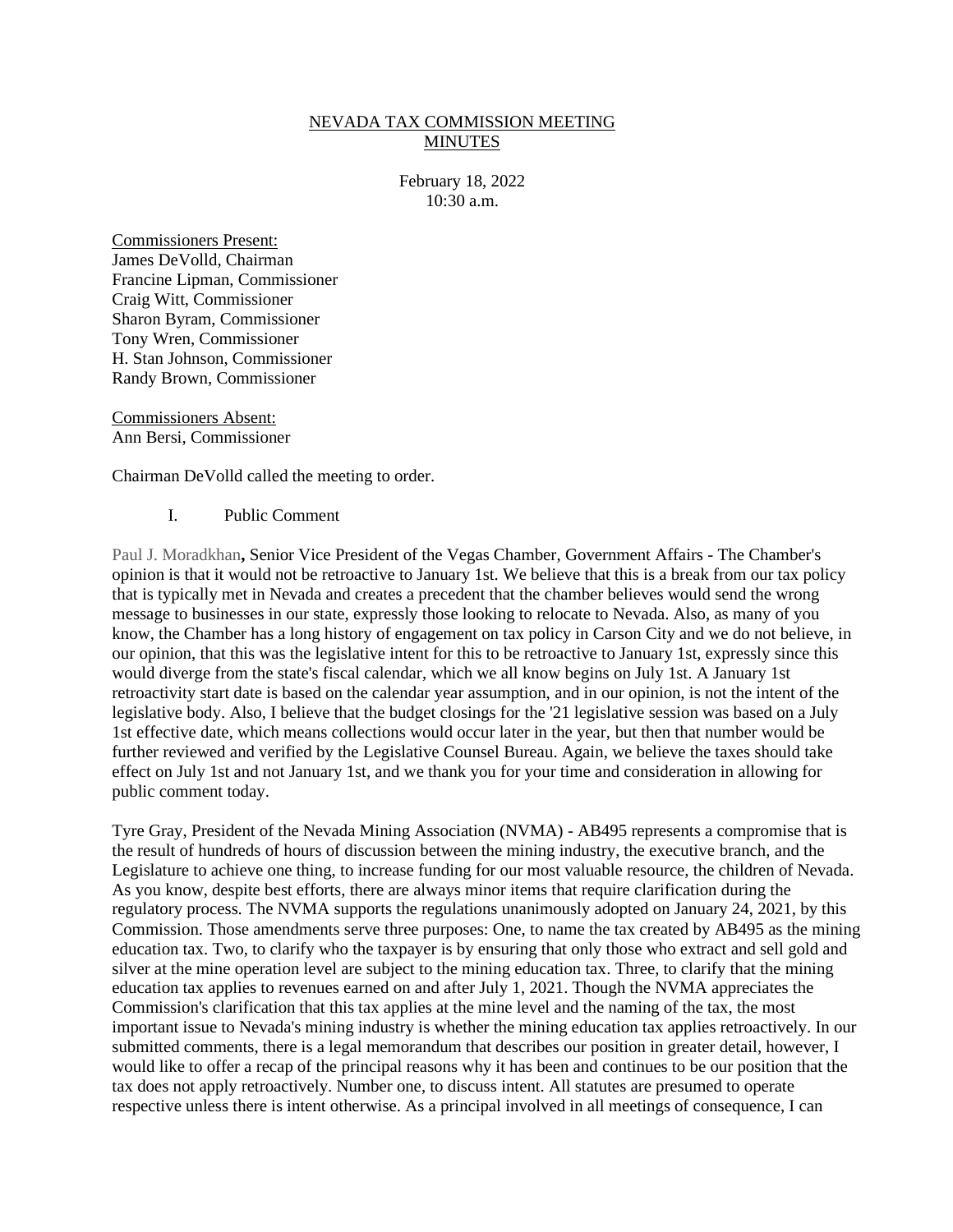attest that not only was retroactivity not the intent of AB495, but retroactivity was never even discussed. The NVMA agrees that the language of AB495 is plain and unambiguous yet disagrees with the assertions that have been made in contradiction to the Commission's actions that AB495 creates a retroactive effect. Section 62 of AB495 functions to identify the mining education tax applied in the 2021 calendar year. On the other hand, Section 63 functions to opine the date within the 2021 calendar year that the tax becomes effective, stating that this act becomes effective on July 1, 2021. When read together, the plain language of AB495 is clear. AB495 creates a tax, the taxpayer will have an obligation in the 2021 calendar year, and July 1, 2021, is when that obligation begins to accrue. Thus, the Legislature failed to voice a clear intent within the four corners of the bill that AB495 would operate retroactively. Further, Speaker Frierson during his bill presentation never mentioned retroactivity nor Section 62, the sole section that has been relied on to support retroactivity. Rather, in minutes of the speaker's presentation, he only states that Section 63 of this bill makes it effective on July 1, 2021. Thus, the principal negotiator and architect of AB495 did not express an oral representation that AB495 would operate retroactively. Second, I would like to discuss constitutionality. The case law at the federal level and at the state level is very clear that a tax cannot operate retroactively for a due process consideration. A search of Nevada history has yielded no examples of a permissible retroactive tax, but the courts have struck down such intents. AB495 is a new tax. Due process consideration requires that a taxpayer be given notice that a tax can or may attach as a matter of fairness. As such, a retroactive operation of AB495 would clearly violate the spirit of the intent of AB495 and the principles of fairness contained within the due process clause. In closing, today's hearing to reconsider comes as a bit of surprise and begs the question of what is new and/or unknown today that was unknown on January 24th? The NVMA supports the Commission's unanimous actions and appreciates its proper action to amend the Department's proposed regulations on January 24, 2021, when all parties had an opportunity to comment concerning the Department's proposed regulation. The Tax Commission, as a head of the tax department, has unequivocally made its decision known that the Department is to collect the mining education tax beginning July 1, 2021. This decision should not be disturbed. Thank you for the opportunity to make comments. I'm happy to answer any questions that may come up throughout the hearing.

Christine Saunders, Policy Director with the Progressive Leadership Alliance of Nevada - We were very disappointed in the changes made at the request of the mining industry during the last meeting. The name should remain the gold and silver excise tax, which is in line with the naming convention of other taxes being based on what is being taxed, not where the revenue goes. And the legislation makes clear in Section 62 that the taxable year for this piece of legislation began on January 1st and not July 1st. In fact, during this week's Mining Oversight and Accountability Commission meeting, staff from the tax department stated that this would not be considered a retroactive tax because it passed within the calendar year listed and there was precedent even from previous mine taxes that have done this before. AB495 from the past session was a compromised piece of legislation. When this bill was introduced towards the end of session, many conversations were ongoing behind the scenes from months prior and two amendments were made before the bill was signed. We need to preserve what was voted on with bipartisan support in full view of the public, rather than try to manipulate the clear bill language and the regulatory process. We urge you to revert to the initial draft presented by the tax department without the amendments. Thank you.

Bryan Wachter, Senior Vice President of the Retail Association of Nevada – I appreciate the time to come before you this morning and apologized that the Retail Association hasn't been involved in this issue. But what I can tell you is that we would have been involved, both at the legislative level and throughout the regulatory process, had we known that retroactivity was on the table. We have noticed with great concern that this is something that you are considering before you today. We think this is departure from precedent, but also a departure from how taxes should be fairly enforced and then complied with. We think this sends the wrong message to the Nevada's business community and puts them on notice that any potential tax increase could be potentially applied retroactively, which we feel would be a detriment to both how businesses operate in Nevada and how the government collects revenue from those businesses. We strongly urge you to not revisit your actions from your January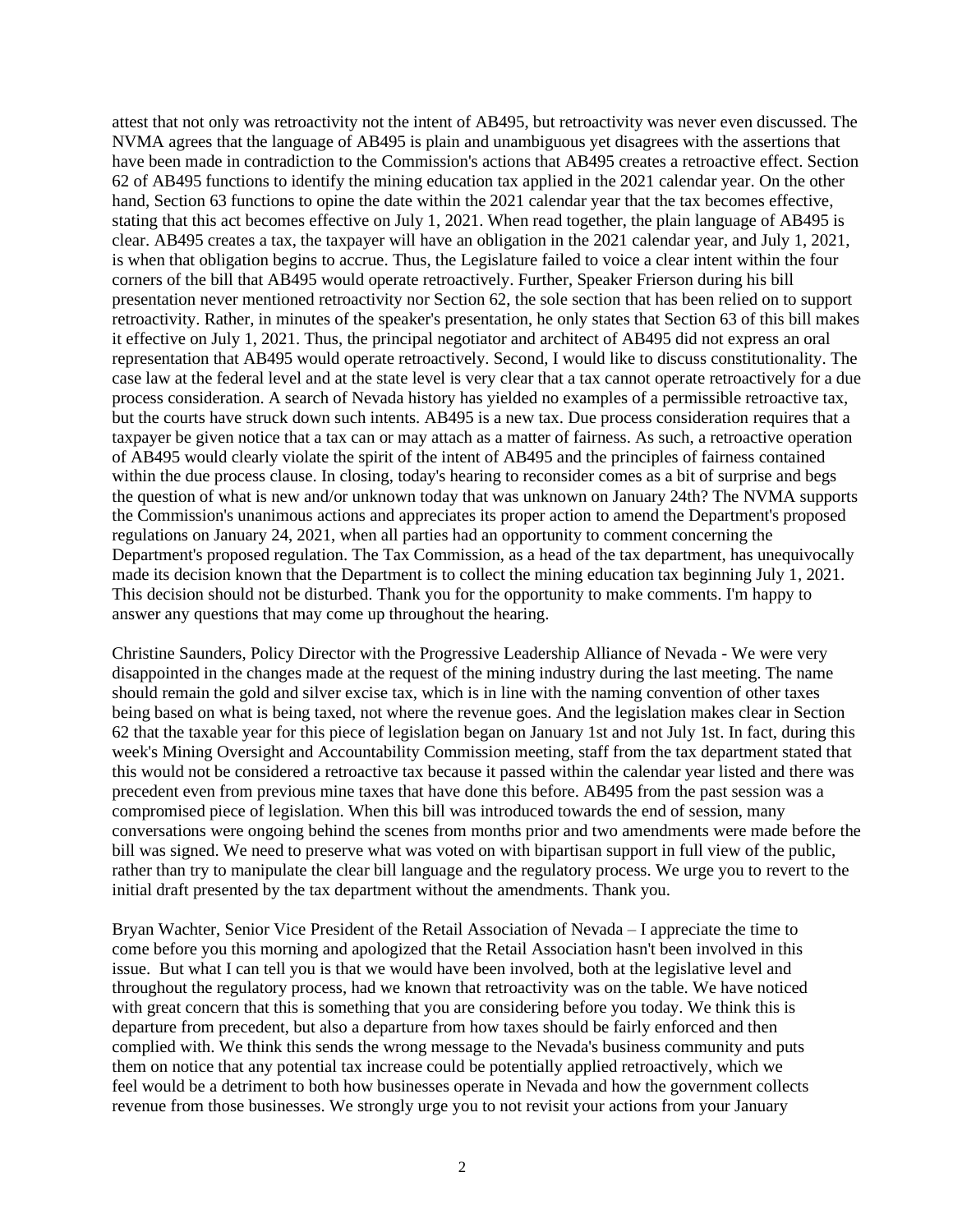meeting and not send the signal that retroactivity taxation in Nevada is something that the tax department, the Tax Commission, and the Legislature thinks that is something should be part of our public policy. Thank you.

Chris Daly, Nevada State Education Association, the voice of Nevada educators for 120 years - NSBA supports the reconsideration of regulations related to implementation of the mining tax passed in the last legislative session. Specifically, we believe the tax should retain the name, the gold and silver excise tax. We also believe that the tax should begin at the earlier start date as outlined in the legislation. I know that the mining industry talks about the benefit of this tax for Nevada schools. NSA has been fighting for federal funding for Nevada schools for the better part of that 120 years of our history. It's important to know that Nevada schools are chronically underfunded, ranking 48 among states and pupil funding. In Nevada, the Commission of School Funding had issued recommendations regarding optimal funding. That indicates the state needs to invest \$2 billion extra per year to reach optimal funding in public education. So, the mining tax passed at the last legislative session is a very small drop in the bucket, which is why educators throughout the state supported an alternate proposal, AJR1, which would have generated significant extra dollars. In terms of the naming, other than the convention talking about what's passed, look at Nevada's cannabis or marijuana taxes, I believe called the retail cannabis tax or wholesale cannabis tax. Nevadans understand that a majority of those tax dollars also go to the education system. While not called the cannabis education tax, there's still controversy about where those dollars go because Nevada schools are so underfunded that those taxes barely make a dent. The same will be for the gold and silver excise tax, which will barely make a dent in what is needed to fully fund Nevada schools. Finally, if the industry is so concerned about this money getting to those who need it, the students in Nevada schools, the industry should support the earlier start date and fund those schools which today are facing unprecedented crisis and surely could use these dollars. Thank you very much.

Director Hughes administered an oath to all meeting participants.

## II. REGULATION(S):

1) Review and Reconsideration of the Adoption of Permanent Regulation LCB File No. R130-21 and language included therein, adopted by the Nevada Tax Commission on January 24, 2022. LCB File No. R130-21 is a Regulation relating to taxation; establishing provisions for the administration, calculation and payment of the tax imposed on the Nevada gross revenue of certain entities engaged in the business of extracting gold or silver, or both, in this State; and providing other matters properly relating thereto.

Bryan Fernley, Legislative Counsel for the Legal Division of the Legislature - I am not appearing today as the legal counsel for the Commission or the Department of Taxation. The Commission and the Department each have legal counsel provided by the Attorney General's office. I am here because pursuant to NRS 233B.067, regulations adopted by the Tax Commission must be submitted to the legislative counsel for review by the Legislative Commission to determine whether to approve the regulation. As legal counsel for the Legislative Commission, we review the regulations submitted to us in order to advise the Legislative Commission as to whether the regulation conforms to statutory authority and carries out legislative intent. When we identify a conflict between a regulation adopted by an agency and a statute, it has been our practice to discuss the conflict with the agency involved and attempt to resolve it with the adopting agency before the meeting of the Legislative Commission at which the regulation would be heard. That is why I'm here this morning, to discuss the conflict identified by the legal division between R130-21 and Assembly Bill 495 of the 2021 legislative session. First, I can provide more discussion of the role of the Legislative Commission in the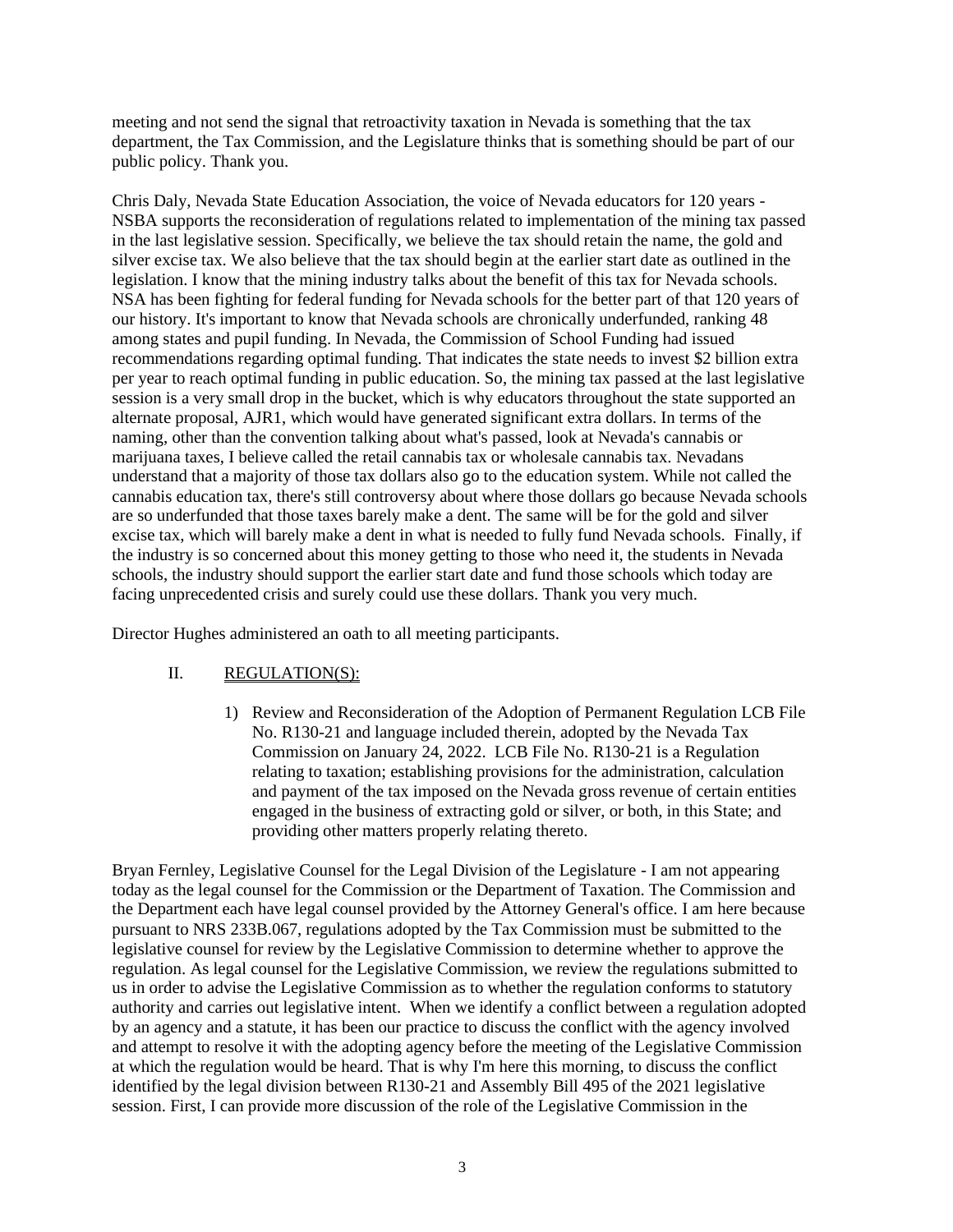regulation adoption process. In 1996, the voters approved a constitutional amendment to Article 3 Section 1 of the Nevada Constitution that authorized the Legislature to provide by law for the review of regulations by a legislative agency before their effective date to determine whether the regulation is within the statutory authority of the agency and to also provide for the rejection of such regulations by the legislative body if found to be outside the statutory authority of the agency. The Legislature has exercised its authority to provide further review of regulations by the Legislative Commission. As I mentioned, under NRS 233B.067, the Tax Commission and other agencies that are not exempted from the provisions of 233B and are required to submit regulations to legislative counsel for submission to the Legislative Commission to determine whether to approve the regulation. The Legislative Commission is obligated to review whether the regulation conforms to statutory authority and carries out legislative intent. To assist the Legislative Commission with this role, the legal division reviews the regulations submitted to us to make a determination of whether or not the regulation conforms to statutory authority and carries out legislative intent and to advise the Legislative Commission of our analysis. If the Legislative Commission does not approve a regulation because it does not conform to statutory authority, the regulation cannot be filed with the Secretary of State to become effective. This is the reason that I am here today to discuss the conflicts that the legal division has identified between R130-21 and AB495 ahead of the Legislative Commission meeting. It is the opinion of the legal division of the Legislative Counsel Bureau that R130-21 adopted by the Tax Commission conflicts with AB495 with respect to the timing of the initial taxable period under the bill. There is language in the regulation and as adopted by the Commission in Section 17 of the regulation as amended by the Commission, that refers to the taxable period as beginning on July 1, 2021. However, the language of Section 62 of AB495 states, and I quote, "The provisions of Sections 1 to 44 inclusive of this act apply to the taxable year as defined in Section 17 of this act that began on January 1, 2021, and to each subsequent taxable year." The provisions of Sections 1 to 44 referred to are the provisions that enact and impose and provide for the administration of the tax and the taxable year is defined in Section 17 as the calendar year. Therefore, this language provides that the provisions that enact and impose the tax apply to the calendar year that began on January 1, 2021, to each subsequent year. Again, the tax applies to the calendar year that began on January 1, 2021, and to each subsequent taxable year. Thus, it is our view that the plain language of the bill provides for the tax to apply to the entire 2021 calendar year and not solely to the period beginning July 1, 2021. And as the Nevada Supreme Court has held on numerous occasions, when the language of a statute is plain, it is unnecessary to review legislative history. But I will make a few comments about legislative history in a bit. As support for the clarity of the language of Section 62, I would like to clarify the difference between an effective date section, which is Section 63 and states that the bill became effective on July 1, 2021, and the provisions of Section 62 directing how the bill must be applied when determining the tax payment for calendar year 2021. In the Sand Point Apartments case, the Nevada Supreme Court considered a statute that dealt with deficiency judgments after a foreclosure. The effective date section of that bill stated that the bill became effective upon passage and approval and the issue before the Court was whether the bill applied to all deficiency judgments issued after the effective date of passage and approval even if the foreclosure sale occurred before the effective date of the bill. In deciding this issue, the Court held that the effective date section providing that the bill became effective upon passage and approval was not an indication in either direction that the Legislature intended the bill to have retroactive operation. The effective date, in a sense, provided little support for an argument about whether a statute was retroactive or prospective only. It merely indicated the date on which the statute or on which the bill became effective as a law, a statutory law. Thus, Section 63, making the bill effective on July 1, 2021, is merely a statement of when the bill became effective as a law and is not an indication of intent with respect to whether the bill should or should not operate retroactively. Section 2 is that clear statement of how the Legislature intended the bill to operate for the first taxable period under the bill, and that period stated in the language is the entire calendar year 2021 as evidenced by the statement that the bill applies to the taxable year that began on January 21, 2021. Thus, it is our view that Section 62 is a clear statement of how the bill is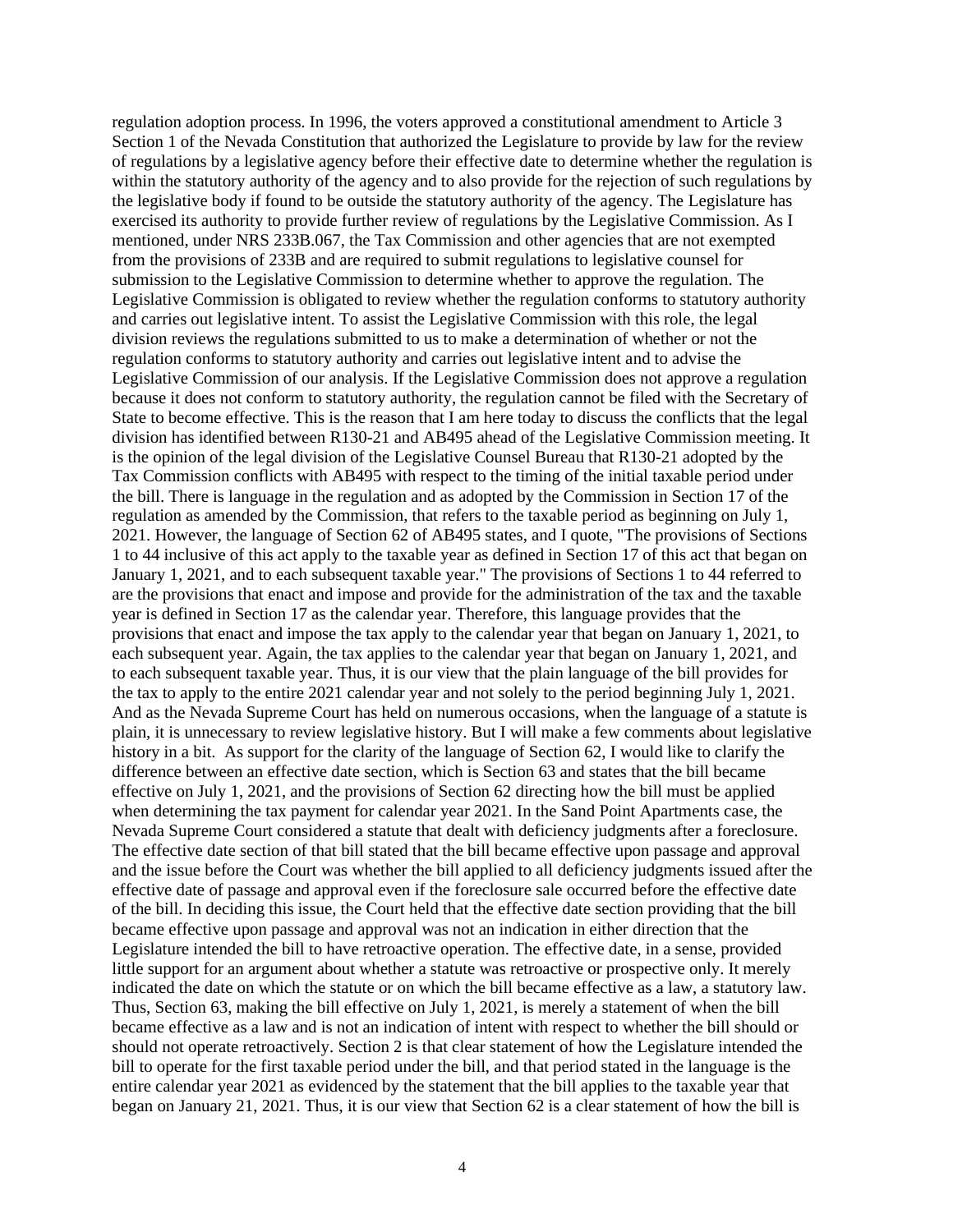required to be applied for the first tax payment due under the bill on April 1, 2022, and that payment due on that date is measured by the entire calendar year of 2021. Although the language in Section 62 is, in our opinion, plain and courts would not resort, in our opinion, to legislative history to interpret the statute, I do want to address the legislative history briefly. When legislative history is considered, courts consider information only, that only appears in the legislative record. This is because that is the information that would be available to all members of the Legislature when considering a bill. Thus, information, such as committee minutes, discussions on the floor during debate on the bill and other items that are in the official record of the bill are considered to be the legislative history. In reviewing the minutes of the committee meetings and discussions in the legislative record, there is nothing that contradicts the plain meaning of Section 62, that the taxable period for the payment due on April 1, 2022, begins on January 1, 2021. In fact, in the Assembly Committee on Ways and Means and the Senate Committee on Finance meeting on May 30, 2021, a question was asked: How much money will this bill raise? The answer from the sponsor is our fiscal division staff issued projections. The industry prepays taxes currently and projections are used to estimate those taxes. The range that the Nevada Mining Association has provided is between approximately \$150 million on the low end and approximately \$170 million for the 2021-2023 biennium on the high end. After the legislative session, the fiscal division added these estimates of approximately \$83.8 million for fiscal year 2022 and \$81.0 million for fiscal year 2023 to the Economic Forum's May 4, 2021, general fund revenue forecast as an adjustment that was needed based on legislative actions approved by the Legislature during the 2021 session. This document and these adjustments were made to the May 4, 2021, forecast table, as I mentioned, and those updated forecasts were presented to the Economic Forum at their statutorily required meeting occurring on or before December 10, 2021, with the actual meeting date being December 7, 2021. The charts presented with the estimates from the fiscal division noted that AB495 imposes an annual tax, and the estimates provided the 83.8 million for fiscal year 2022 and 81 million for fiscal year 2023 were within the range spoken of by the sponsor during the committee hearing on the bill, and that estimate within that range was included in the Economic Forum tables presented on December 7, 2021, with a note that it is an annual tax. Also, the Economic Forum tables I just referenced are included in the statement of inappropriate general fund balance tables in the appropriations report that is prepared by the fiscal division. Although it is our opinion that legislative history would not be considered because of the plain language, I did want to provide that context from the legislative history of the bill, the official of the record of the legislative history of the bill. Finally, I do want to make one note about the constitutional issues. Statutes are presumed to be constitutional until a court declares them to be unconstitutional and agencies are entitled to rely on that presumption of constitutionality in administering statutes. This statute has not been challenged in court yet and a court has not ruled on its constitutionality yet. As such, the agencies implementing it are entitled to rely on the presumption of constitutionality until a court decides otherwise. And the proper remedy for the constitutional challenge would be to bring a facial challenge in court to address any constitutional issues. So, I just wanted to make that note about the constitutionality of the bill. It is presumed to be constitutional until the court declares otherwise. Finally, in attempting to resolve the conflict between the regulation and the statute, I think that there are a couple of options. Again, the options are up to the Commission, and I am not the legal advisor for the Commission. These are merely suggestions from the entity that drafts the regulations for agencies and presents them to the Legislative Commission. One option is to remove the July 1, 2021, date from Section 17 and restore Section 11 to the way it read in the Department's draft. Alternatively, the Legislative Counsel Bureau in drafting regulations does not, unless there is some compelling need, repeat statutory language in regulations. In our view, if Section 11 regarding the period beginning on January 1, 2021, and ending on December 31, 2021, were removed, the statute would govern and be plain and the tax could be implemented in accordance with the statute. Again, the action of the Commission is up to the members of the Commission and their legal advisors, but I did want to mention those options.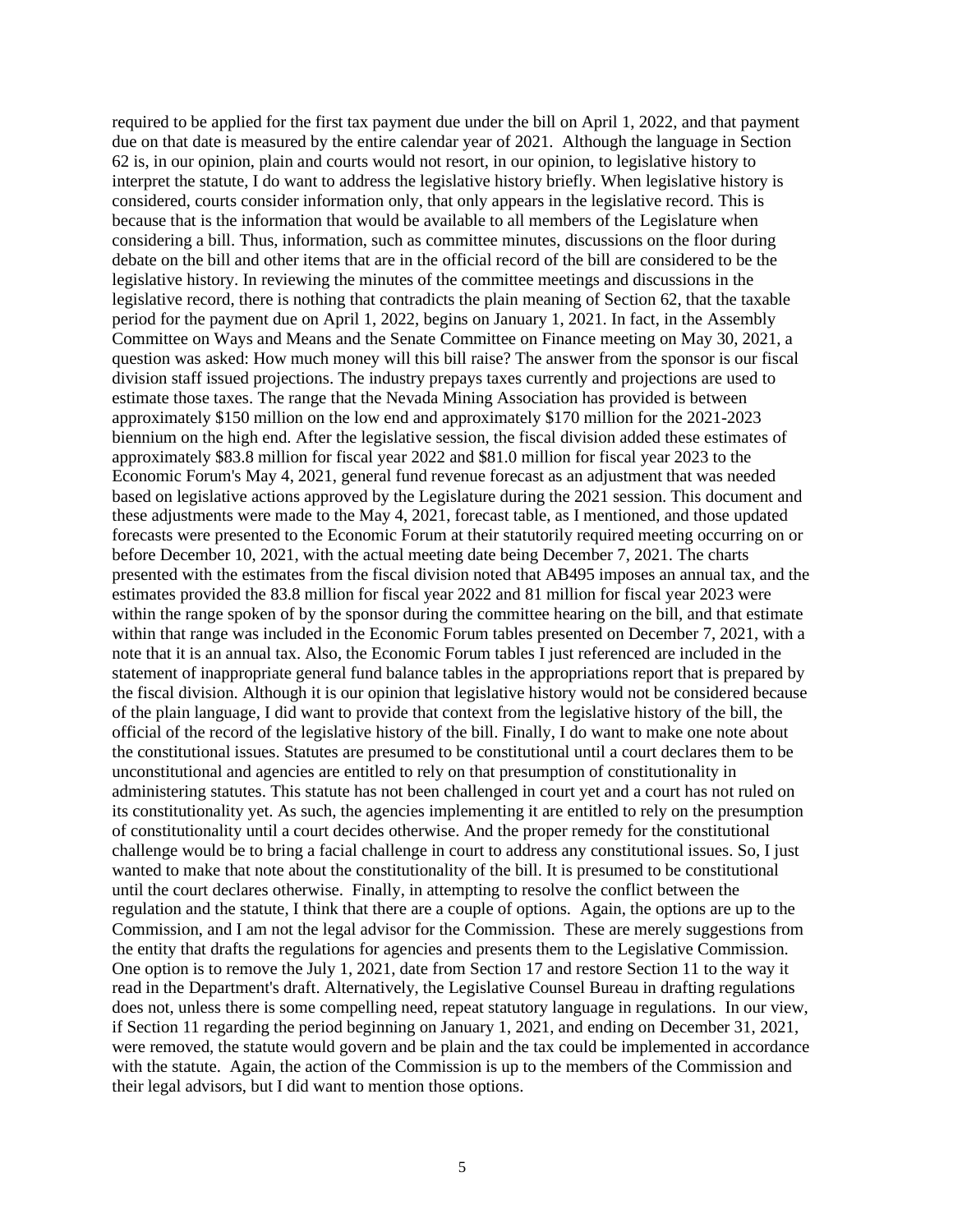Commissioner Byram commented. We've heard both LCB and the Mining Association state that the language is clear and it's clear on its face, and you can't merge those two without saying there must be some ambiguity there. If two bright minds and legal analysis can say that there are two different interpretations on the same exact language, then that's problematic. That's an ambiguity, which we know must be construed in favor of the taxpayer when the law is ambiguous as to the taxpayer. When we have support of having retroactive taxation in Nevada, the Supreme Court has not allowed us retroactive tax in Nevada. But if they were going to allow a retroactive tax in Nevada, they would have to specifically say this tax is to be retroactive to July 1. That's not what this says. We are not limited to the options that LCB has suggested. We've adopted a regulation. That regulation is now the law. It has the full force and effect of law, and we are down to a time constraint. We have about five weeks before the mining industry needs to pay this tax. The return and the tax are due April 1st. We are down to the wire. And to still be trying to argue that it is ambiguous, we've made a ruling, we've made regulations. I'm offended by the fact that the staff members questioning whether we can pass this regulation in a public hearing to undermine the Tax Commission. The Tax Commission is head of the Department. We don't presume what the Legislative Commission is going to do. There could be questions of constitutionality. We don't know that. We are going with the legislation that was written. We've adopted regulations. I support the regulations. I'd like to see them. I thought when we received this document, it was going to just implement what we requested. It appears to have other changes made to it and language stricken and here we are, and I don't know by what authority we're here to question this. More than 15 days have passed. If the Tax Commission were to want to reconsider regulations that it passed, it would have 15 days to bring that to the attention of the public and it's been three weeks before this was raised in an urgent manner, a three-day notice, and now we're discussing amending a regulation. We haven't even seen the draft that we already adopted in its final version. This is just kind of a hokey process in my opinion. I would like to see the language. What we must do and what our obligation is, is to implement rules and regulations in Nevada Administrative Code that help to define and help to administer the tax, help taxpayers understand what their obligation is, help the Department understand what the revenues that are going to be generated are. We're down to the wire here to get this done. It is very clear to me when you look at Section 17 in Section 63, that the taxpayers' obligation begins July 1. That's what the statute said. It does not say this is effective July 1, but the tax is retroactive to January 1. It defines a calendar year as the taxable year and that is done in almost every tax law. You need to know what the period of time you're reporting for is a calendar year. The effective date July 1. There's no explicit language saying that it's applied to the revenues earned from January 1. And we're talking about a bill that was introduced on May 29th, passed on May 30th. I think that's a holiday weekend, by the way, signed by the Governor on June 2nd. No notice to the taxpayers ahead of time that a brand-new tax is going to be instituted and put into place. There was no notice all through the session, January, February, March, April, May, June, that the money that they were already earning was subject to tax. That's a due process issue and I just find it unbelievable that our unanimous decision is being questioned when we have the full support of the plain language and of the Nevada Supreme Court's ruling on the matter directly to this situation. I apologize, those weren't questions, those are comments. I would like to understand why we are here, rehashing something we've already adopted unanimously. I don't believe there should be any changes, but I would really like to see the Department come up with the language that we adopted without additional strikethroughs or additional changes because we've adopted this regulation. It is the law as of January.

Chairman DeVolld asked Mr. Fernley - On May 30th there was legislative record that showed that the tax was to be implemented on January 1st. There's no real date, is there? All you really have is what the calculation is. Is that a good statement? There's no real legislative record that shows that they intended to have it on January 1st or July 1st.

Bryan Fernley - Yes, that is true. In these statements made in the committee hearing, there was no reference to Section 62 of the bill and how the first taxable period should be applied. The statement was to estimates of the revenue that would be generated for the biennium, and then when you go to the Economic Forum sheets and the appropriations report that were prepared after the session, the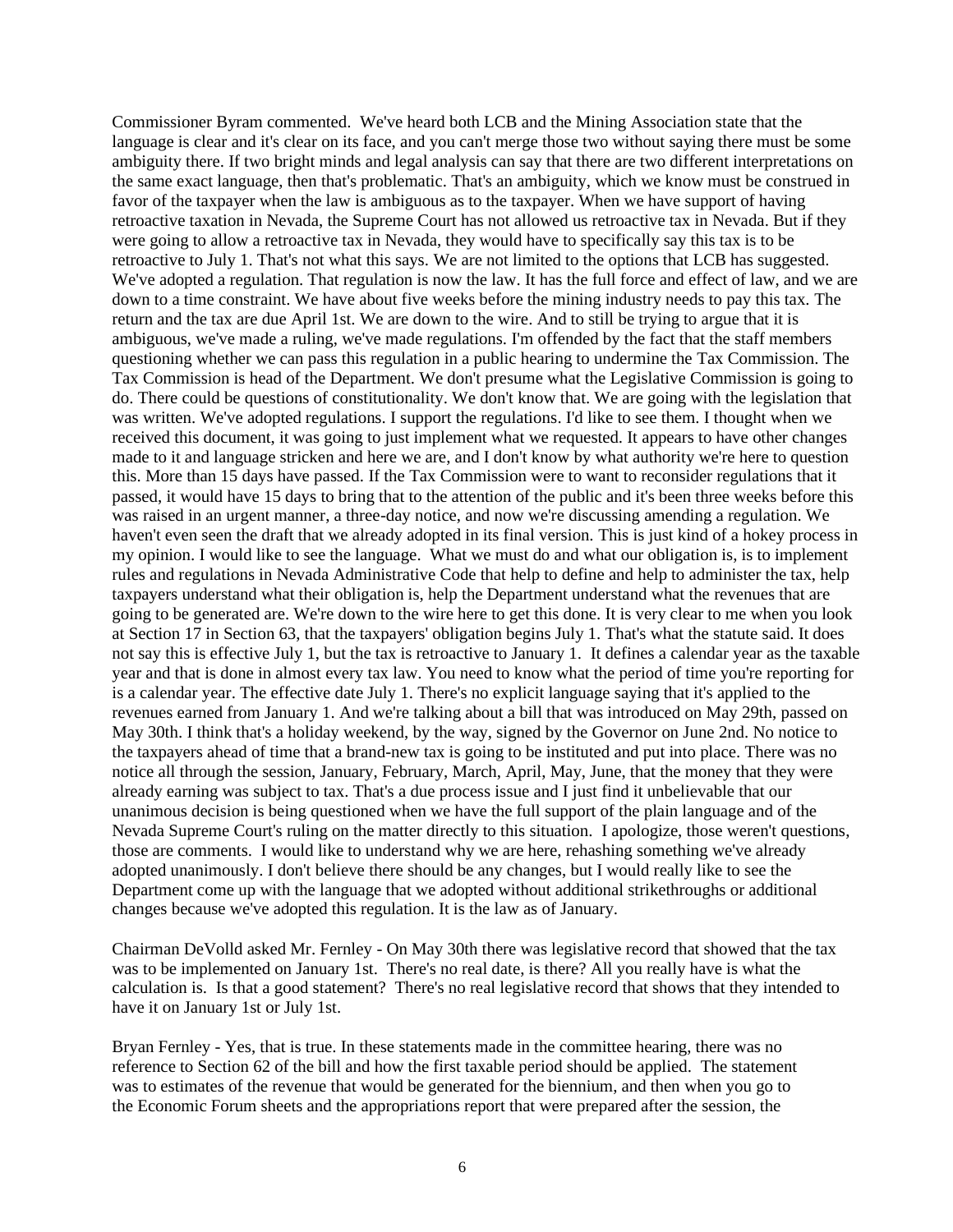estimates of the revenue put into those documents were consistent with the range stated in the committee hearing and the note on the tax referred to it as an annual tax. So, piecing those items together, we believe that statement in the record could be read as referring to an annual tax that would start January 1, 2021, although it does not explicitly make that statement.

Brian Irvine, Esq., Dickinson Wright, was present on behalf of the NVMA - Firstly, Section 61 of AB495 is the only place where retroactivity is expressly mentioned in the entire bill. Section 63 of the bill makes it clear that the rest of that statute is only effective as of July 1, 2021. This includes all the provisions dealing with the imposition, collection and payment of the taxes contemplated under the bill as well as Section 62, which sets the calendar year on which the taxes will be computed. Again, all of these are only effective as of July 1, 2021. In order for a bill to apply retroactively, you have to have clear legislative intent expressed in the four corners of the bill and we don't think that is there. Respectfully, to Mr. Fernley, I don't think that you can piece together retroactivity from legislative history. Nevada law and law from numerous federal courts make it clear that retroactivity has to be expressed through clear legislative intent. But even if Mr. Fernley is correct, then the bill would be unconstitutional and the regulatory amendments that he is suggesting would also be unconstitutional. There's simply no question that this is a new tax and under the due process clauses of both the United States and Nevada constitutions, as interpreted by Nevada courts, and numerous federal courts, retroactive application of new tax statutes violate due process. And the reasoning these courts give for the due process violation is because taxpayers must have notice of a tax so that they can plan to pay the tax. It must be predictable for them or it's not fair and violates due process. I have not found any Nevada cases that have upheld the retroactive application of a new tax. The Sand Point case cited by Mr. Fernley is not a tax case and is not applicable to the due process analysis. This poses a significant problem if the statute or regulation of Mr. Fernley has suggested would be challenged in court, either as facially unconstitutional or unconstitutional as applied, the Court would then be faced with a decision whether the entire law must be stricken as unconstitutional or whether the provisions that offend due process can be severed from the bill and the bill can still be applied. No one knows how a court would consider that issue and resolve that issue, but the problem is, is if the Court decides that they cannot sever out the portions that offend due process, the entire bill could go away. No one wants that. As Mr. Gray testified, this was a bill that was the result of a lengthy compromise designed to assist Nevada school funding and the impact of the bill being stricken is unconstitutional is significant and certainly undesirable, and we would certainly support the Commission not reconsidering what it did back in January unanimously and to stick with the regulation as passed unanimously back in January. And I'm happy to answer any questions you may have.

Commissioner Brown disclosed that Mr. Irvine has done some personal work for him approximately five years ago. Commissioner Brown stated that he was not aware that they were a party to this case until he saw the Mining Association's legal brief. Commissioner Brown had no discussions with them about this. Commissioner Brown also mention that AT&T, his employer, is a member of the Retail Association of Nevada, the Las Vegas Chamber, and a small member of the Mining Association. Prior to their public comment this morning, other than the Mining Association's briefing that was supplied by the Commission, Commissioner Brown stated he has had no conversations or any indication that they were interested in this matter. Commissioner Brown stated that he does not believe he has conflict but did want to make these disclosures.

Chairman DeVolld asked if there are any other disclosures.

Commissioner Byram disclosed that she is a member of the NVMA and has been for most of the last 30 years. She stated that she has never personally met Mr. Gray. She is a member that is unable to attend any meetings but does receive their bulletins. She stated that she has not had discussions before today. Commissioner Byram stated that if anyone was concerned about her connection, they